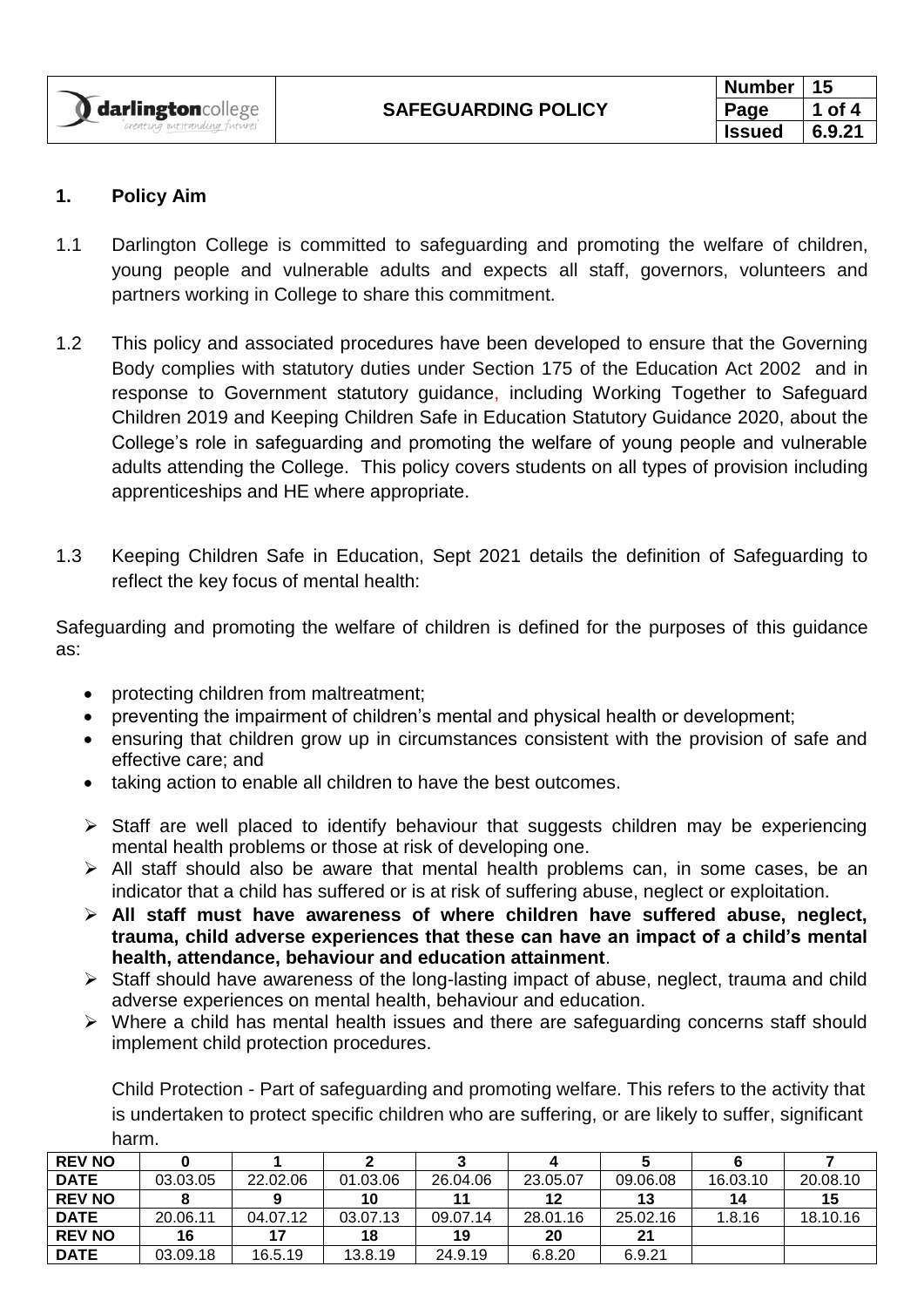No single professional can have a full picture of a child's needs and circumstances. If children and families are to receive the right help at the right time, **everyone** who comes into contact with them as a role to play in identifying concerns, sharing information and taking prompt action.

Definitions for the purpose of this policy

1.4 A child is anyone who has not reached their  $18<sup>th</sup>$  birthday. The fact that a child has reached 16 years of age, is living independently or is in further education, is a member of the armed forces, is in hospital or in custody in the secure estate for children and young people, does not change his or her status or entitlement to services or protection under the Children's Act 1989. The Act gives every child the right to protection from all forms of abuse and exploitation and the right to have enquiries made to safeguard their welfare and wellbeing.

A 'vulnerable adult' is someone aged 18 and over who is, or may be, affected by a physical or mental impairment or learning difficulty.

1.6 This policy will apply to subcontracted partner organisations in so far as they do not have their own policy, which has been reviewed as being acceptable by the College.

## **2. Policy Statements**

- 2.1 Safeguarding is the responsibility of all staff. The College will therefore:
	- Provide and maintain a safe environment where students feel secure, are encouraged to talk and are listened to.
	- Ensure students know that there are staff in the College whom they can approach if they do not feel safe or if they are worried.
	- Take reasonable measures to ensure that risks of harm to children, young people and vulnerable adults are minimised and, where there are welfare concerns identified, take appropriate action to address them in partnership with other agencies.
	- Include opportunities in the curriculum for students to develop the skills they need to recognise and stay safe from abuse, including learning how to stay safe online
	- Ensure all staff undertake appropriate safeguarding induction and training.
	- Have clear procedures for reporting and dealing with allegations of abuse against staff.
	- Ensure the safe recruitment of staff.
	- Have a whistle blowing procedure whereby staff can report concerns to the Principal and Chief Executive.

| <b>REV NO</b> |          |          |          |          |          |          |          |          |
|---------------|----------|----------|----------|----------|----------|----------|----------|----------|
| <b>DATE</b>   | 03.03.05 | 22.02.06 | 01.03.06 | 26.04.06 | 23.05.07 | 09.06.08 | 16.03.10 | 20.08.10 |
| <b>REV NO</b> |          | 9        | 10       |          | 12       | 13       | 14       | 15       |
| <b>DATE</b>   | 20.06.11 | 04.07.12 | 03.07.13 | 09.07.14 | 28.01.16 | 25.02.16 | 1.8.16   | 18.10.16 |
| <b>REV NO</b> | 16       | -17      | 18       | 19       | 20       | 21       |          |          |
| <b>DATE</b>   | 03.09.18 | 16.5.19  | 13.8.19  | 24.9.19  | 6.8.20   | 6.9.21   |          |          |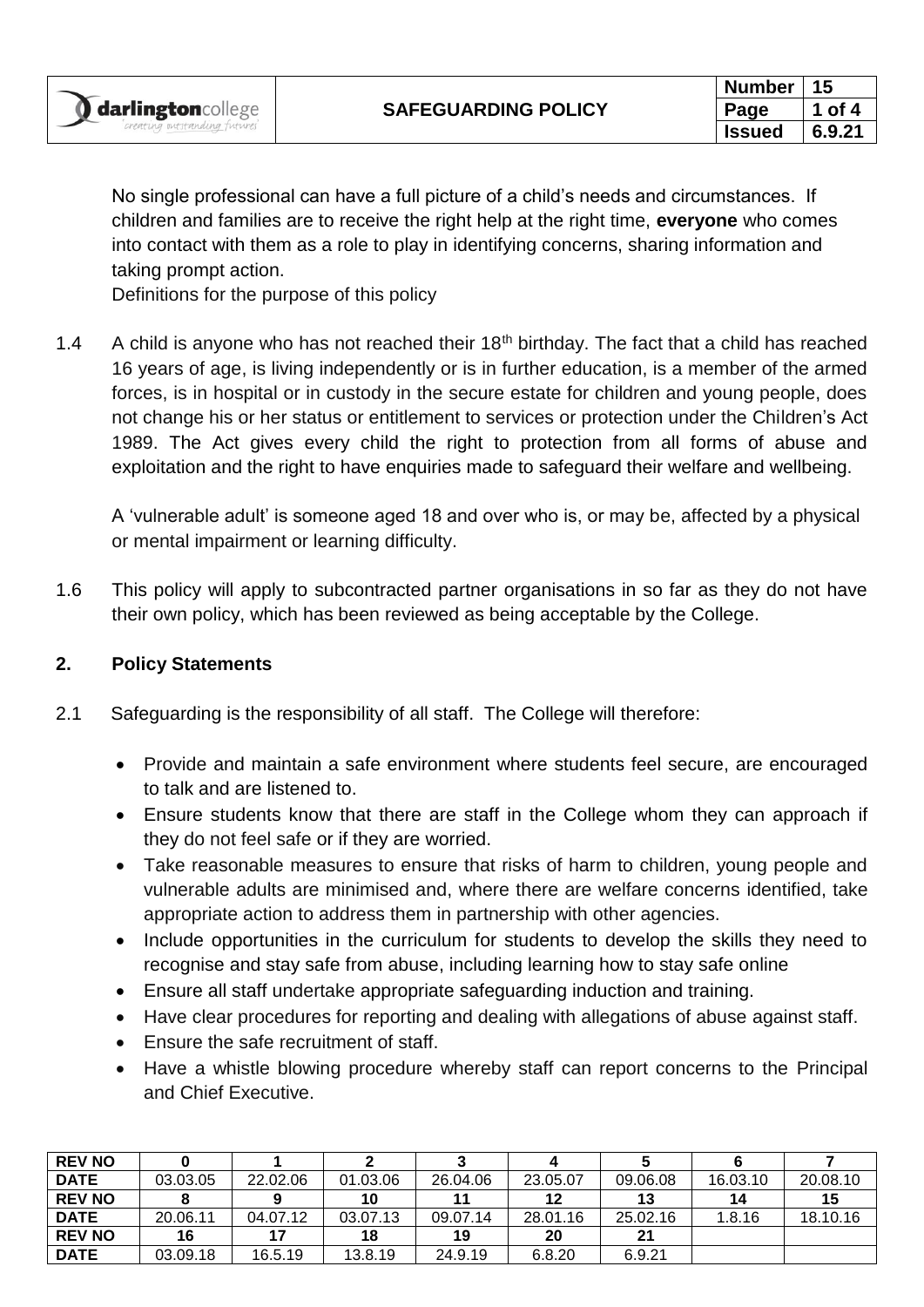- Ensure staff are aware of and vigilant to the threat of radicalisation of young people and have the confidence to report their concerns to the Safeguarding team
- Promote the ethos of the Prevent agenda by encouraging free and open debate but challenging extreme views.
- Not host or allow its premises to be used by extreme groups and will seek to prevent the distribution of extreme literature.
- Provide appropriate support through its own staff or by referral to external agencies for any student in danger of radicalisation.
- Carry out reasonable checks, (in regards to extremism and other risks) on all visitors who are intending to work with children or address groups of children.
- Ensure there is a written plan in place that has a clear and agreed procedure to protection a child for children under child protection, Child in need and Looked after children.
- Mandatory reporting of FGM
- Peer on Peer abuse
- Vulnerable groups, including children with Sen and disabilities
- Safer recruitment one panel member of interview panel would have attended safer recruitment training
- Support the Darlington Safeguarding Partnership and work with all agencies in order to safeguard our students.

# **Early Help**

'**All** school and college staff should be prepared to identify children who may benefit from early help. Early help means providing support as soon as a problem emerges at any point in a child's life, from the foundation years through to the teenage years. In the first instance staff should discuss early help requirements with the Safeguarding Team'. KCSiE, Sept 2021

- 2.2 Darlington College recognises that members of staff and students have a part to play in safeguarding and promoting the welfare of children, young people and vulnerable adults and preventing their abuse. All concerns, allegations or suspicions will be taken seriously and discussed with the College's nominated members of staff, in line with the College's Safeguarding Procedures. See SAF03P which details how the college will deal with all issues of safeguarding and protection of vulnerable adults.
- 2.3 The responsibility for investigating such cases lies with other agencies to whom concerns, allegations and suspicions will be referred.

| <b>REV NO</b> |          |          |          |          |          |          |          |          |
|---------------|----------|----------|----------|----------|----------|----------|----------|----------|
| <b>DATE</b>   | 03.03.05 | 22.02.06 | 01.03.06 | 26.04.06 | 23.05.07 | 09.06.08 | 16.03.10 | 20.08.10 |
| <b>REV NO</b> |          |          | 10       |          | 12       | 13       | 14       | 15       |
| <b>DATE</b>   | 20.06.11 | 04.07.12 | 03.07.13 | 09.07.14 | 28.01.16 | 25.02.16 | 1.8.16   | 18.10.16 |
| <b>REV NO</b> | 16       | 17       | 18       | 19       | 20       | 21       |          |          |
| <b>DATE</b>   | 03.09.18 | 16.5.19  | 13.8.19  | 24.9.19  | 6.8.20   | 6.9.21   |          |          |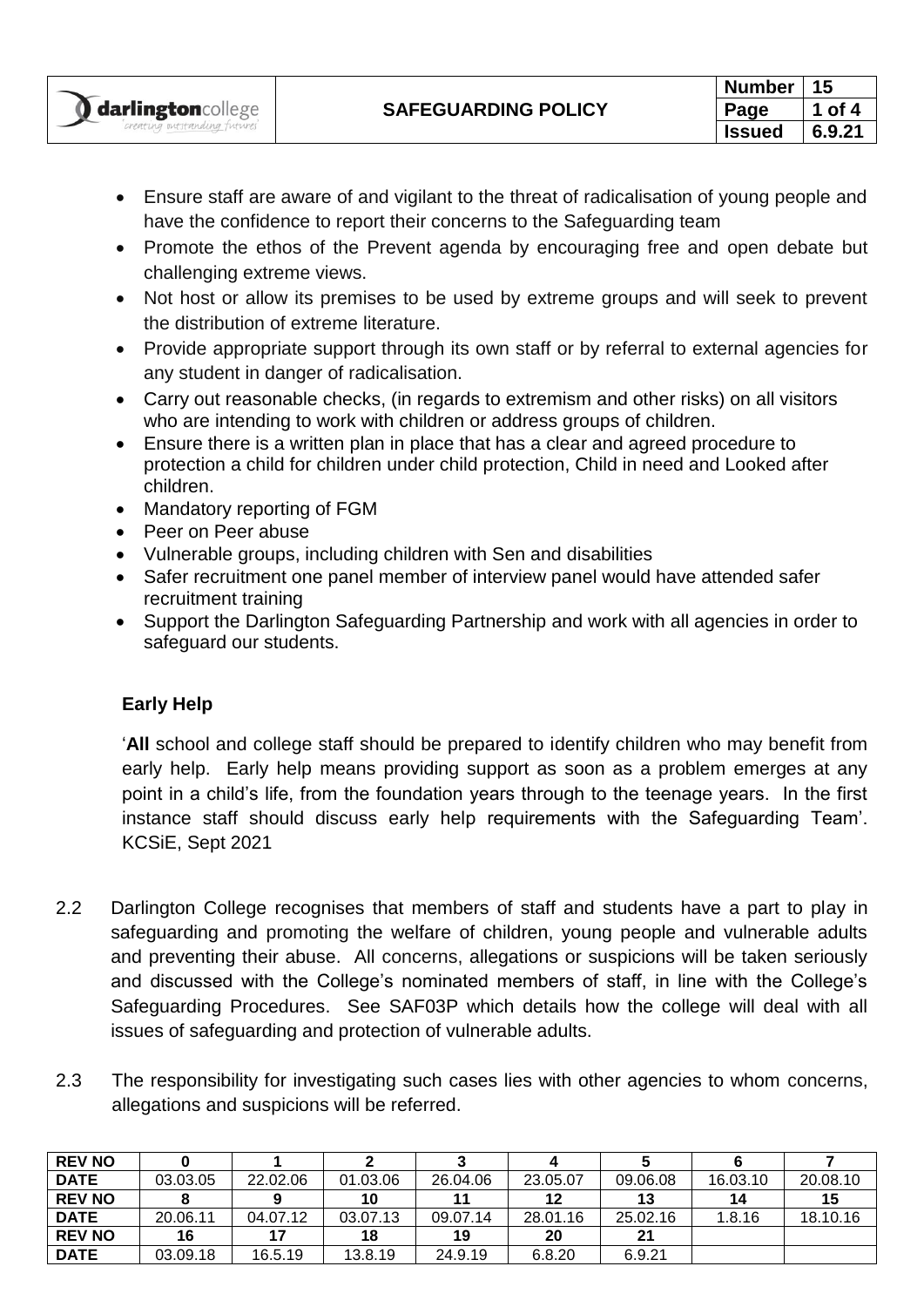- 2.4 The College operates safer recruitment procedures in relation to the recruitment of staff and volunteers in accordance with Government Guidelines and will ensure that appropriate checks on new staff are completed (Recruitment and Selection Procedure: [http://staff-intranet/Atlas\\_Schools/display.asp?which=4579\)](http://staff-intranet/Atlas_Schools/display.asp?which=4579).
- 2.5 The College has developed a clear safeguarding code of conduct that staff understand and agree to at induction. The code of conduct offers guidance to staff on the way they should behave when working with students. Poor and unsafe practice will be challenged.

The college has clear procedures in place for reporting concerns regarding staff /volunteers conduct or if there is a suspicion or allegation of abuse against a staff member and will liaise with the Designated Officer in the Local Authority where appropriate in line with government guidance and local safeguarding procedures.

2.6 Where the services or activities are provided separately by another body, using the College premises, the College will seek assurance that the body concerned has appropriate policies and procedures in place which are acceptable to the College. Relevant risk assessments will be completed by outside agencies wishing to use College premises.

### **3. Working with other Agencies**

- 3.1 The College will contribute to effective partnership working between all those involved with providing services for young people and vulnerable adults.
- 3.2 Darlington Safeguarding Partnership is made up of representatives from key partners: Local Authority, Police and NHS. The College will have representation on this Partnership.
- 3.3 The College recognises the importance of multi-agency working and will ensure that staff are able to attend all relevant meetings including case conferences, core groups and strategy and Team around the Child meetings.
- 3.4 The College will work with partners to provide a coordinated offer of early help when additional needs of children are identified.
- 3.5 The College will work in liaison with local authority Channel panels in relation to any referrals of identified individuals vulnerable to being drawn into terrorism.

### **4. Linked Procedures**

| <b>REV NO</b> |          |          |          |          |          |          |          |          |
|---------------|----------|----------|----------|----------|----------|----------|----------|----------|
| <b>DATE</b>   | 03.03.05 | 22.02.06 | 01.03.06 | 26.04.06 | 23.05.07 | 09.06.08 | 16.03.10 | 20.08.10 |
| <b>REV NO</b> |          |          | 10       |          | 12       | 13       | 14       | 15       |
| <b>DATE</b>   | 20.06.11 | 04.07.12 | 03.07.13 | 09.07.14 | 28.01.16 | 25.02.16 | 1.8.16   | 18.10.16 |
| <b>REV NO</b> | 16       |          | 18       | 19       | 20       | 21       |          |          |
| <b>DATE</b>   | 03.09.18 | 16.5.19  | 13.8.19  | 24.9.19  | 6.8.20   | 6.9.21   |          |          |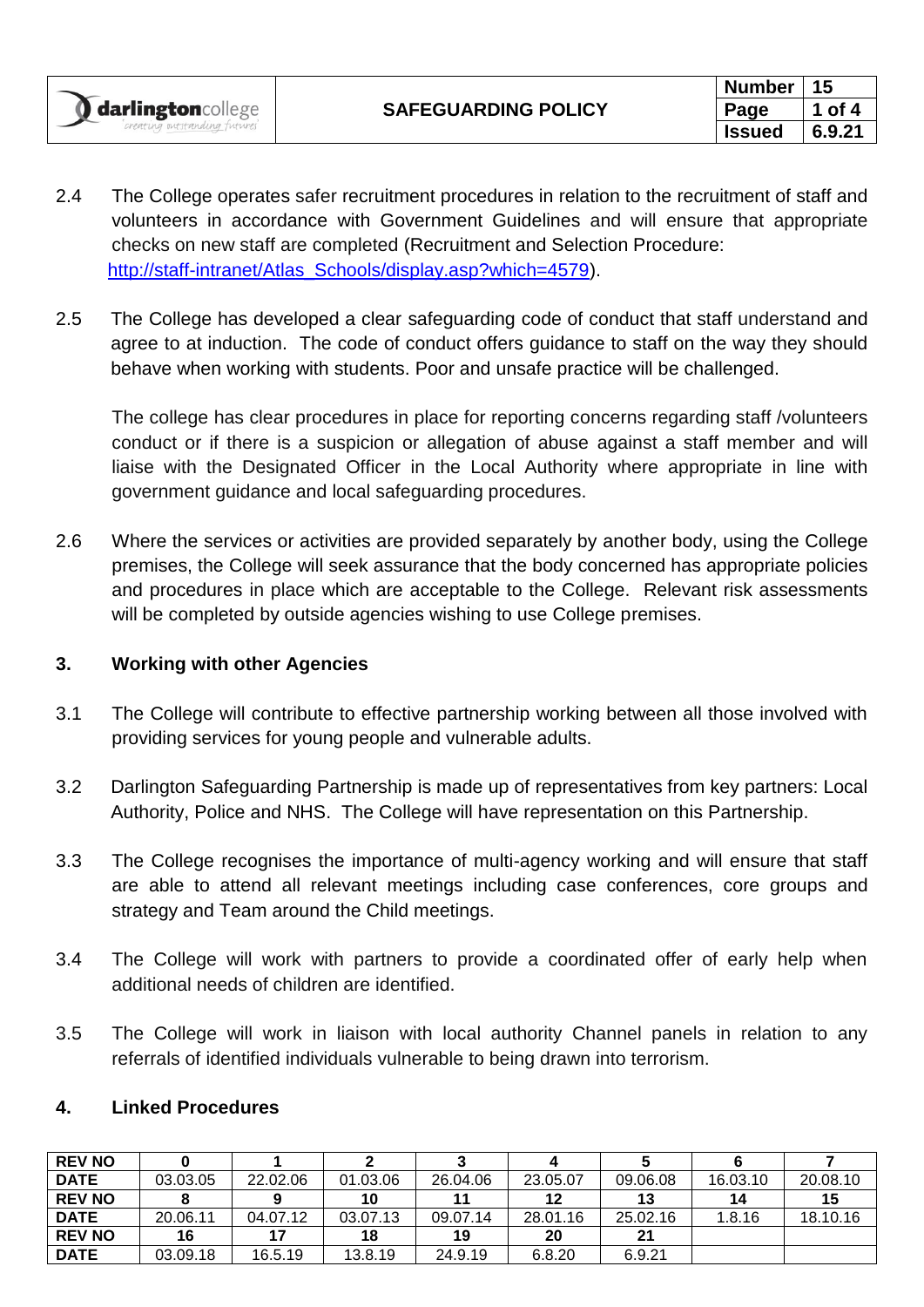### 4.1 **Safeguarding Procedure**

*atstanding fut* 

darlingtoncollege

The College procedure provides definitions of 'child', 'vulnerable adult' and outlines categories of abuse and staff responsibilities in relation to the Early Help Assessment, safeguarding referrals and procedures for managing allegations against staff. **The Safeguarding Procedure details with all aspects of safeguarding and how the College deals with a variety of situations.**

**However,** certain aspects are outlined below:

- **Peer-on-peer abuse** All aspects of peer-on-peer abuse are treated seriously by the College and the procedures for dealing with this are outlined in the Safeguarding Procedure this includes how the college deals with sexual harassment and violence
- Child protection procedures and record keeping The procedures are all outlined in the safeguarding procedure. Records are kept confidentially by the safeguarding team on CPOMs
- **Multi-agency safeguarding arrangements** The College works with the Darlington Safeguarding Partnership and the Local Authorities in order to support multi-agency working
- **Serious violence and CE and CSE** This is outlined in the Safeguarding Procedure
- **Low level staff concerns – report arrangements** Concerns around staff are reported to the HR department and to the Deputy Principal and College procedures are followed
- **EHE** students who have been home educated are welcomed into the college and supported to reach their full potential. Pre16 EHE students are infilled into programmes or onto specific pre16 programmes and all safeguarding measures are followed and information shared with the Local Authority.

Other relevant procedures – Student Harassment and Bullying, Drug and Substance Misuse and Health and Safety Policy and Complaint procedure; Prevent Strategy and Action Plan.

### **5. Roles and Responsibilities**

5.1 All staff working with or on behalf of children, young people or vulnerable adults have a responsibility to protect them. All staff at induction are required to read Keeping Children Safe in Education: Information for all School and College Staff and attend mandatory training with a refresher every three years. In addition to this all staff will receive safeguarding and child protection updates such as e-bulletins and staff meetings as required but at least annually to provide them with relevant skills and knowledge to safeguarding children effectively. Staff are also required to follow the Safeguarding Code of Conduct.

| <b>REV NO</b> |          |          |          |          |          |          |          |          |
|---------------|----------|----------|----------|----------|----------|----------|----------|----------|
| <b>DATE</b>   | 03.03.05 | 22.02.06 | 01.03.06 | 26.04.06 | 23.05.07 | 09.06.08 | 16.03.10 | 20.08.10 |
| <b>REV NO</b> |          |          | 10       |          | 12       | 13       | 14       | 15       |
| <b>DATE</b>   | 20.06.11 | 04.07.12 | 03.07.13 | 09.07.14 | 28.01.16 | 25.02.16 | 1.8.16   | 18.10.16 |
| <b>REV NO</b> | 16       | 17       | 18       | 19       | 20       | 21       |          |          |
| <b>DATE</b>   | 03.09.18 | 16.5.19  | 13.8.19  | 24.9.19  | 6.8.20   | 6.9.21   |          |          |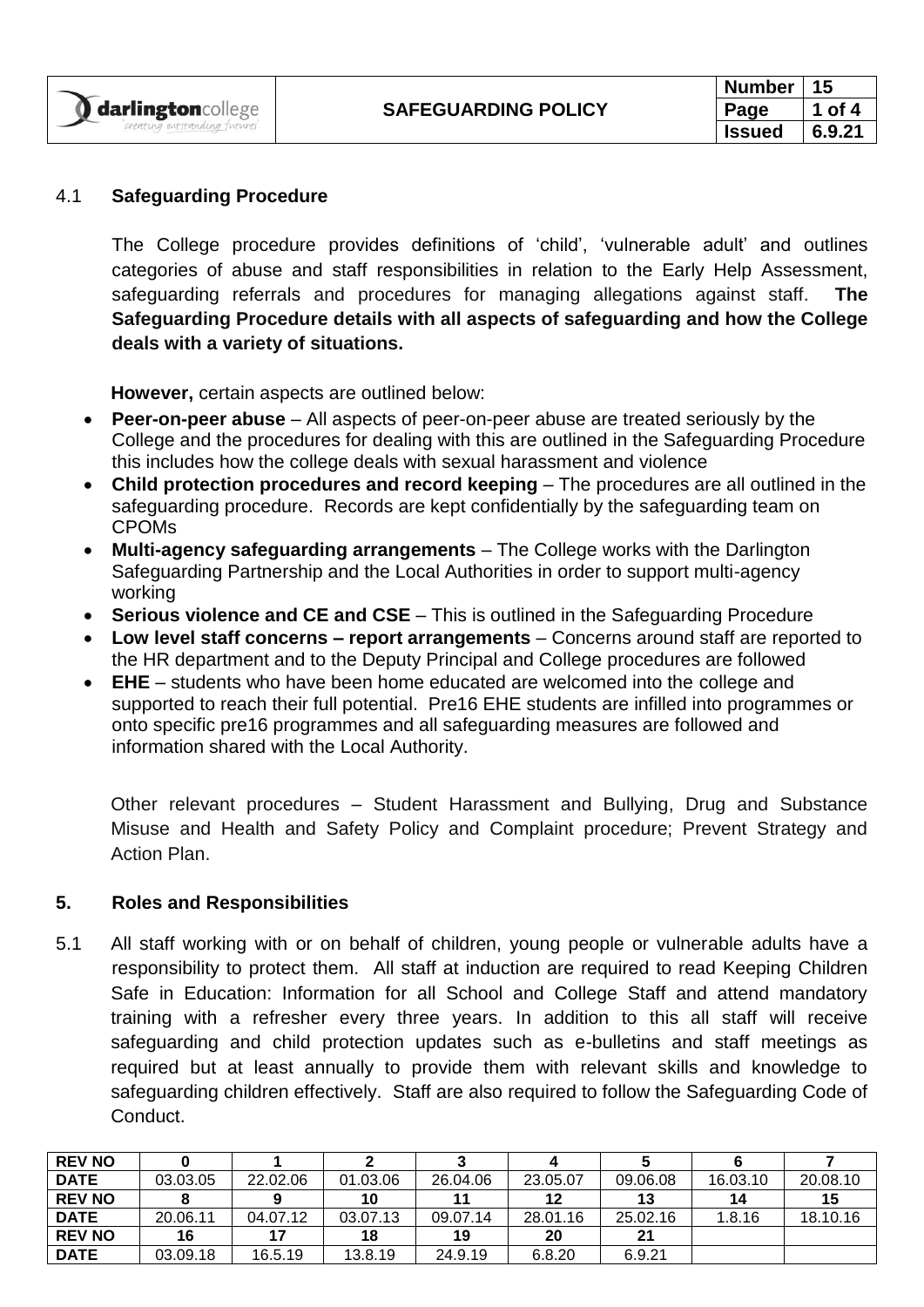All staff to read Part 1 KCSIE and understand updates to KCSiE and role regarding safeguarding responsibilities, including online safety, mental health, CSE and CCE.

There are however, key people within the College and the local authority who have specific responsibilities under safeguarding procedures namely the Deputy Principal and Designated Safeguarding Lead, Safeguarding Manger and Safeguarding and Transitions Officer.

5.2 The Corporation Board will nominate one Corporation Board member to oversee the governance of safeguarding within the College.

The role of the nominated governor for safeguarding is to ensure that the college has an effective policy that locally agreed procedures are in place, and that the policy and structures supporting safeguarding students are reviewed annually. Governors must not be given details relating to individual safeguarding cases or situations to ensure confidentially is not breached.

5.3 The college will designate a member of the Executive to have specific responsibility for safeguarding, together with a number of designated deputies who will have responsibility for the implementation of the safeguarding policy and procedures.

It is the role of the designated staff to ensure that the safeguarding procedures are followed and to make appropriate, timely referrals to children's social care in accordance with the locally agreed procedure. Additionally, it is the role of the designated safeguarding staff to ensure all staff employed, including temporary staff and volunteers, within the College are aware of the College's internal procedures, to advise staff and to offer support to those requiring this.

- 5.4 Outside of normal College hours the Duty Manager will take responsibility for safeguarding.
- 5.5 Appropriate induction, training and support will be arranged for the designated member of the Executive, designated deputies and duty manager. The Safeguarding Team will complete the Designated Safeguarding Lead training every 2 years and update annually.
- 5.6 The designated member of the Executive will provide mid-year and annual reports to the Governing Body detailing any changes to the policy and procedures; training undertaken by all staff and governors, providing an overview of safeguarding matters and any other relevant issues.

| <b>REV NO</b> |          |          |          |          |          |          |          |          |
|---------------|----------|----------|----------|----------|----------|----------|----------|----------|
| <b>DATE</b>   | 03.03.05 | 22.02.06 | 01.03.06 | 26.04.06 | 23.05.07 | 09.06.08 | 16.03.10 | 20.08.10 |
| <b>REV NO</b> |          | 9        | 10       |          | 12       | 13       | 14       | 15       |
| <b>DATE</b>   | 20.06.11 | 04.07.12 | 03.07.13 | 09.07.14 | 28.01.16 | 25.02.16 | 1.8.16   | 18.10.16 |
| <b>REV NO</b> | 16       | 17       | 18       | 19       | 20       | 21       |          |          |
| <b>DATE</b>   | 03.09.18 | 16.5.19  | 13.8.19  | 24.9.19  | 6.8.20   | 6.9.21   |          |          |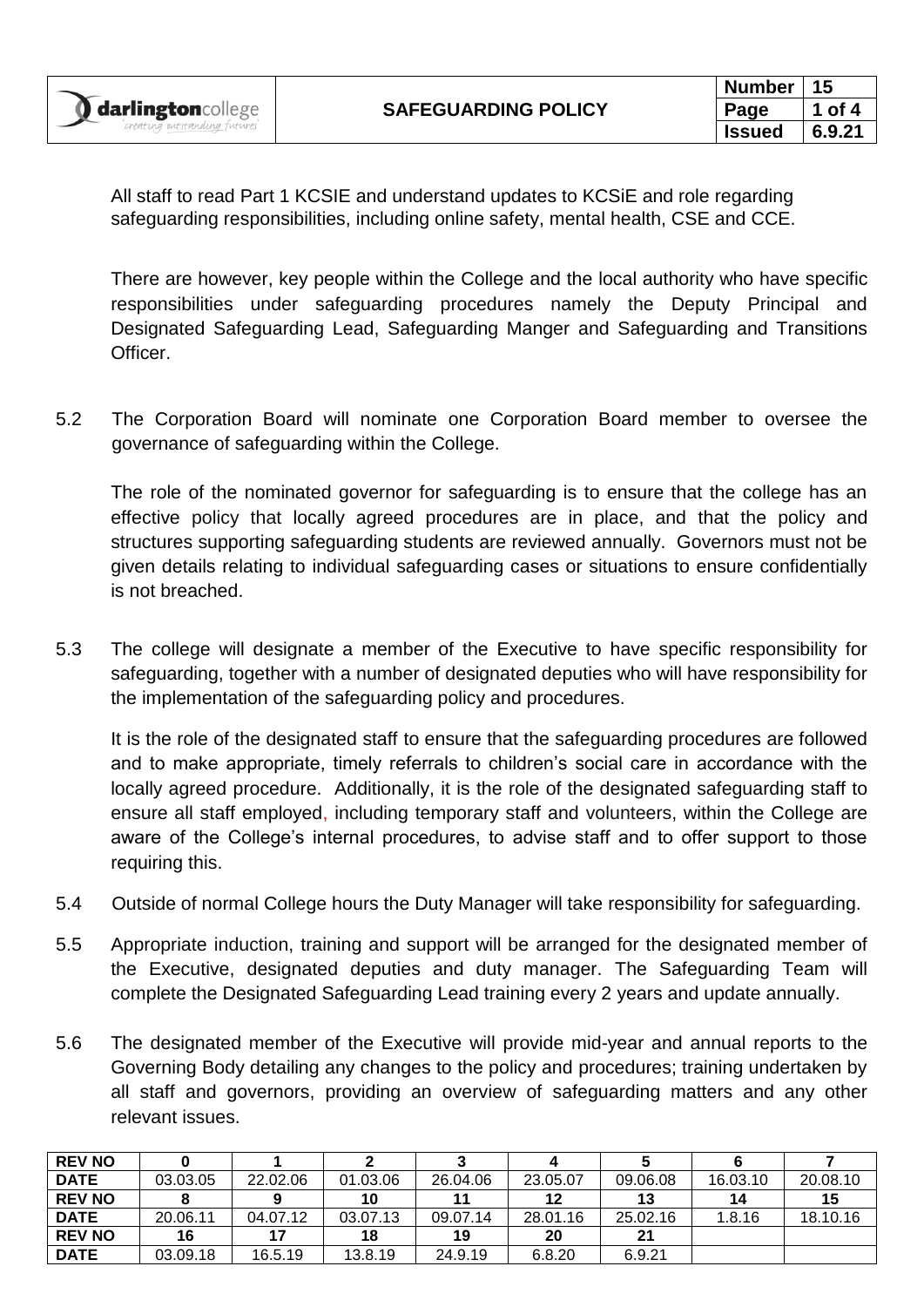- 5.7 All staff with concerns about a safeguarding issue will report to a designated member of staff.
- 5.8 The Corporation Board of Darlington College actively supports and promotes equality and diversity in all matters relating to education and employment. Consequently the Corporation Board aims to identify and eliminate attitudes, practices and procedures which discriminate against people on grounds of age, gender, race, sexual orientation, disability, religion/belief, gender re-assignment, pregnancy and maternity, social background, marital status, civil partnership, nationality/citizenship or any personal characteristic of the individual(s) and where the actions or comments of another person(s) are viewed as demeaning and unacceptable to the recipient.
- 5.9 The Deputy Principal responsible for monitoring this policy will provide reports and recommendations to the Executive and Corporation Board as appropriate.

### **6. Approval**

darlingtoncollege

The College Safeguarding policy and procedure will be submitted annually to the Darlington Safeguarding Partnership for approval.

### **7 Retention of Records (NSPPCC Guidance, April 2019)**

Child Protection files should be passed to any new school a child attends (Information and Records Management Society (IRMS), 206; Department of Education, 2016; Department for Education (DfE), 2018).

The file should be kept until the child is 25 (this is 7 years after they reach the school leaving age).

If concerns have been raised about an adult's behaviour around children, the general rule is that you should keep the records until they reach the age of 65 or for 10 years – whichever is the longer. This applies to volunteers and paid staff. Records should be kept for the same amount of time regardless of whether the allegations were unfounded. However, if you find that allegations are malicious we are required to destroy the record immediately.

### **Key Documents:**

Link to new document can be found here [https://www.gov.uk/government/publications/keeping](https://www.gov.uk/government/publications/keeping-children-safe-in-education--2)[children-safe-in-education--2](https://www.gov.uk/government/publications/keeping-children-safe-in-education--2)

| <b>REV NO</b> |          |          |          |          |          |          |          |          |
|---------------|----------|----------|----------|----------|----------|----------|----------|----------|
| <b>DATE</b>   | 03.03.05 | 22.02.06 | 01.03.06 | 26.04.06 | 23.05.07 | 09.06.08 | 16.03.10 | 20.08.10 |
| <b>REV NO</b> |          |          | 10       |          | 12       | 13       | 14       | 15       |
| <b>DATE</b>   | 20.06.11 | 04.07.12 | 03.07.13 | 09.07.14 | 28.01.16 | 25.02.16 | 1.8.16   | 18.10.16 |
| <b>REV NO</b> | 16       | 17       | 18       | 19       | 20       | 21       |          |          |
| <b>DATE</b>   | 03.09.18 | 16.5.19  | 13.8.19  | 24.9.19  | 6.8.20   | 6.9.21   |          |          |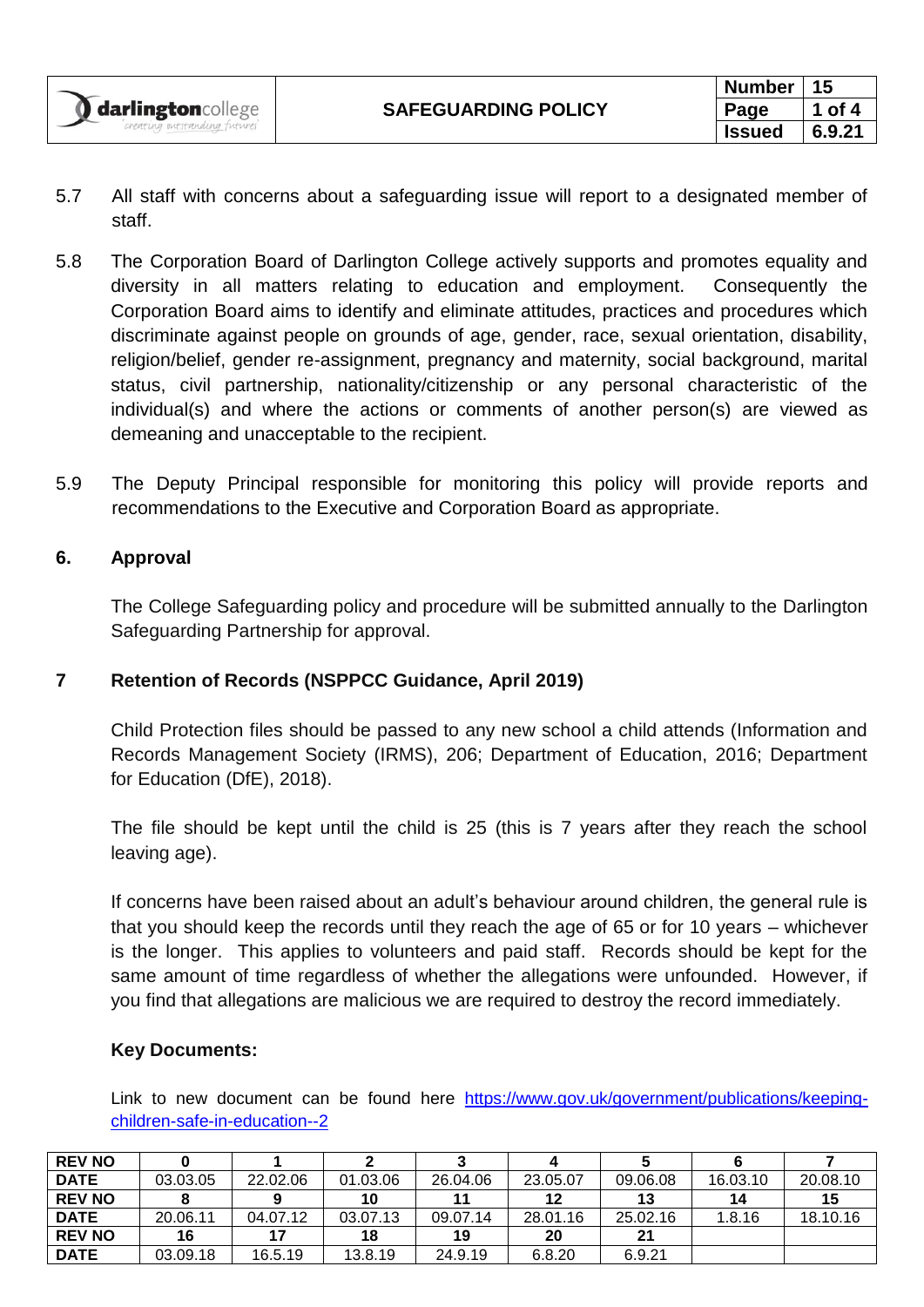| Number        |        |  |  |
|---------------|--------|--|--|
| Page          | of 4   |  |  |
| <b>Issued</b> | 6.9.21 |  |  |

#### Link to guidance [Covid-19safeguarding-in-schools-colleges-and-other-providers](https://www.gov.uk/government/publications/covid-19safeguarding-in-schools-colleges-and-other-providers)

#### **New Guidance referenced within document**

- ➢ [National Police Chief's Council guidance](https://www.npcc.police.uk/documents/Children%20and%20Young%20people/When%20to%20call%20the%20police%20guidance%20for%20schools%20and%20colleges.pdf) when to call the Police
- ➢ [Covid-19safeguarding-in-schools-colleges-and-other-providers](https://www.gov.uk/government/publications/covid-19safeguarding-in-schools-colleges-and-other-providers)
- ➢ [Mental-health-and-behaviour-in-schools—2](https://www.gov.uk/government/publications/mental-health-and-behaviour-in-schools--2)
- ➢ [Preventing\\_and\\_tackling\\_bullying\\_advice.pdf](https://assets.publishing.service.gov.uk/government/uploads/system/uploads/attachment_data/file/623895/Preventing_and_tackling_bullying_advice.pdf)
- ➢ [https://www.gov.uk/government/publications/data-protection-toolkit-for-schools](https://www.gov.uk/government/publications/review-of-children-in-need/review-of-children-in-need)
- ➢ [Review-of-children-in-need/review-of-children-in-need](https://www.gov.uk/government/publications/review-of-children-in-need/review-of-children-in-need)
- ➢ <https://campaignresources.phe.gov.uk/schools/topics/rise-above/overview>
- ➢ **Annex A** Safeguarding Information for School and College Staff
- ➢ **Annex C** Role of the Designated Safeguarding Lead
- ➢ **Annex G** Guide to the changes in the 2021 version of KCSiE

Approved by the College Executive Board

Vate / se

(Principal/Chief Executive)

Signed:

Kate Roe **Date:** 8.9.21

Endorsed by the College Corporation

| <b>REV NO</b> |          |          |          |          |          |          |          |          |
|---------------|----------|----------|----------|----------|----------|----------|----------|----------|
| <b>DATE</b>   | 03.03.05 | 22.02.06 | 01.03.06 | 26.04.06 | 23.05.07 | 09.06.08 | 16.03.10 | 20.08.10 |
| <b>REV NO</b> |          |          | 10       | 11       | 12       | 13       | 14       | 15       |
| <b>DATE</b>   | 20.06.11 | 04.07.12 | 03.07.13 | 09.07.14 | 28.01.16 | 25.02.16 | 1.8.16   | 18.10.16 |
| <b>REV NO</b> | 16       | 17       | 18       | 19       | 20       | 21       |          |          |
| <b>DATE</b>   | 03.09.18 | 16.5.19  | 13.8.19  | 24.9.19  | 6.8.20   | 6.9.21   |          |          |